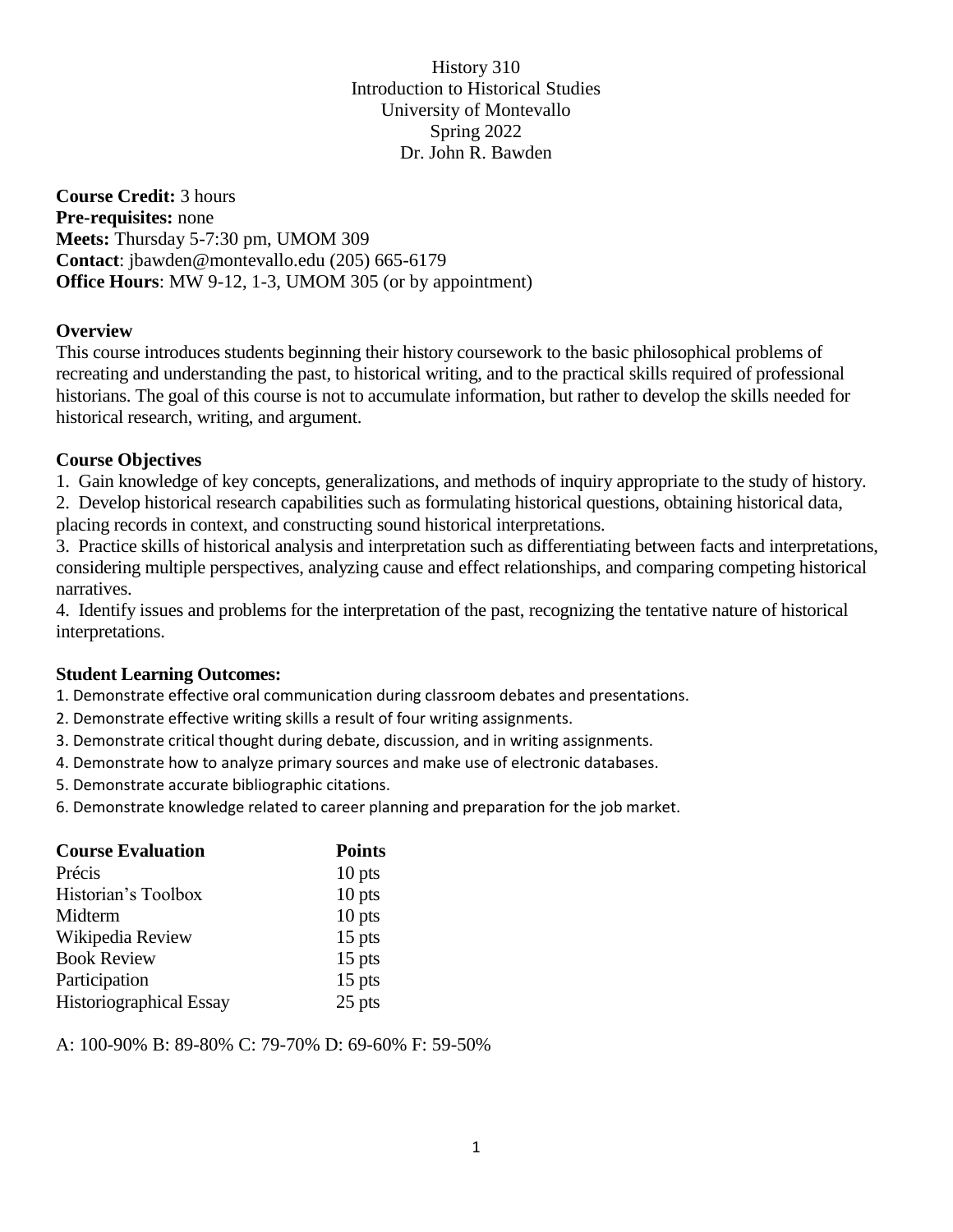Please read carefully the following requirements for this course. The failure to complete any one of the requirements (i.e., not to hand in a written assignment) will result in a grade of "F" for the course. It is important that you complete all assignments on time. For late papers, you shall be penalized ten percentage points for every day the paper is late.

## **Course Withdrawal Deadline**

The last day for students to withdraw from a course and receive a grade of "W" is March 17.

#### **Attendance**

Attendance in this class is crucial. I shall take attendance at the **END OF CLASS** (no skipping out at "halftime"). Missing more than **THREE** classes means that you will fail the class.

## **Participation**

Discussions shall usually be run with myself as a moderator/inquisitor, asking the class questions about the readings of the day. However, this course has several special discussion classes.

1. "Fishbowl" classes. On these days you have assigned readings. For these classes you are to bring in two or three typewritten questions about each of the readings. Five students, chosen at random, will form a "panel" that will be responsible for answering the questions of the other students (plus my own questions).

2. Martin Guerre Debate. Two groups of students will read and then debate upon two separate articles about the scholarship surrounding the film we see in class.

3. Bombing of Auschwitz Debate. Two groups of students will write papers on *The Bombing of Auschwitz*. The groups will then debate their positions on the day the paper is due.

## **Technology**

Laptops and iPad are prohibited. [Research](https://www.insidehighered.com/news/2018/07/27/class-cellphone-and-laptop-use-lowers-exam-scores-new-study-shows) shows that flickering screens distract you and other students.

## **Writing Assignments**

All writing assignments must be typed, double-spaced, one-inch margins, and 12 point Times New Roman font.

# **Required Texts**

*History, a short Introduction, John Arnold,* Oxford, First Edition, 2000 ISBN-10: 1138808075 *The Bombing of Auschwitz*, Neufeld and Berenbaum, eds., Kansas, 2004 ISBN-10: 0700612807

**E-Reserves** (e-reserves are available on canvas) E.H. Carr, "What is History?" Robert C. Williams, *The Historian's Toolbox* (9 and 10) Patrick Allitt, *I'm the teacher, you're the student* (chapters 2 and 17) Robert Finlay, "The Refashioning of Martin Guerre" Natalie Zemon-Davis, "On The Lame"

# **Course Schedule**

|      | Week Topic              | Readings, Discussions, and Assignments                                 |
|------|-------------------------|------------------------------------------------------------------------|
| 1/13 | Introduction            | Discuss Précis Assignment                                              |
| 1/20 | History as a Profession | <b>One-page Précis Due</b><br><b>Fishbowl #1:</b><br>Arnold, Chapter 1 |

Carr, "What is History?"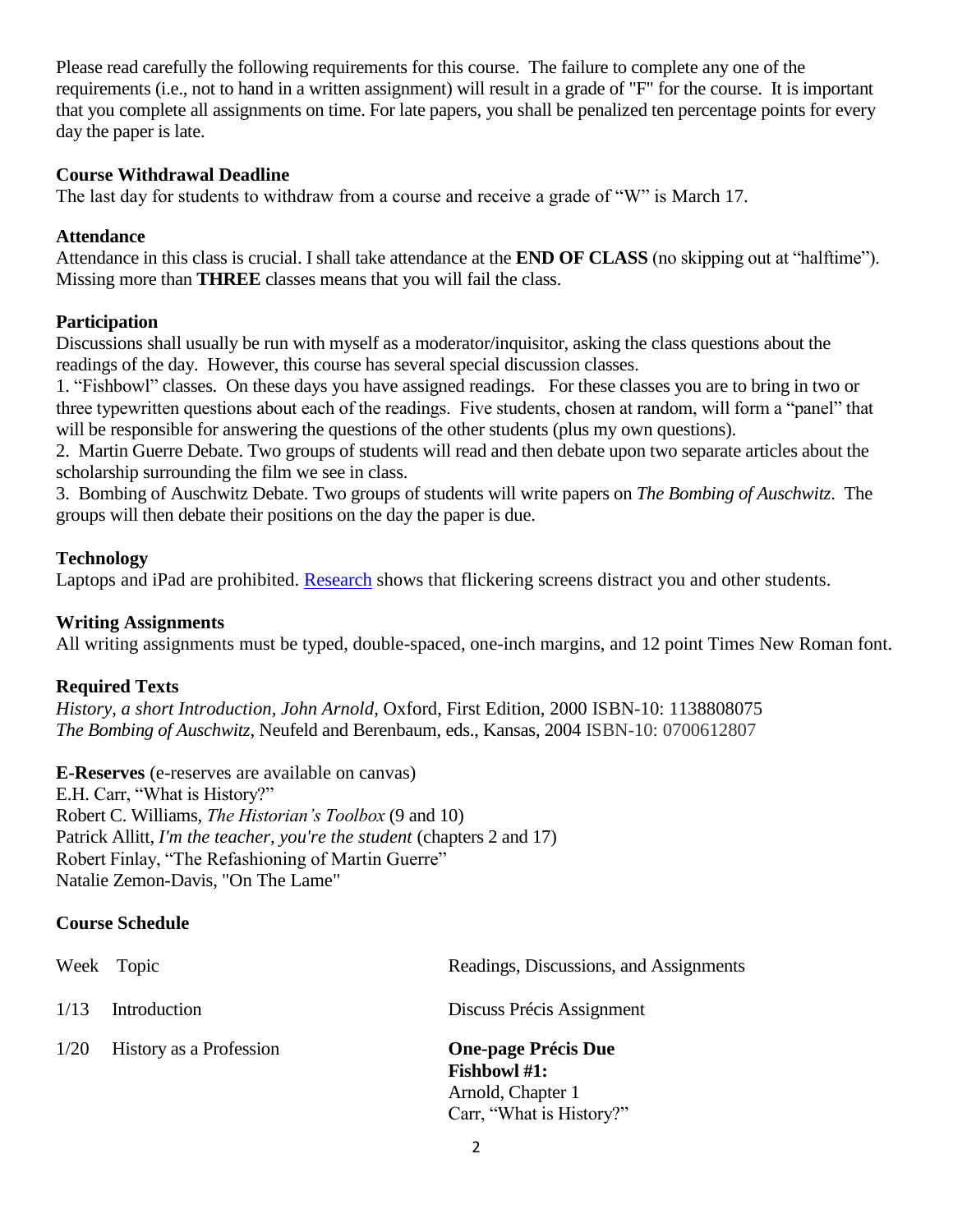| 1/27                | <b>Historical Inquiry and Texts</b> | Fishbowl #2:<br>Discuss "Historian's Toolbox" assignment<br>Arnold, Chapters 2 and 3                                                               |  |
|---------------------|-------------------------------------|----------------------------------------------------------------------------------------------------------------------------------------------------|--|
| 2/3                 | The History Paper                   | "Historian's Toolbox" Assignment Due<br>Discuss Footnotes/Bibliography<br>Discuss Wikipedia Review Assignment                                      |  |
| 2/10                | Library Tour                        | Meet at the Carmichael Library computer lab<br>Visit the Annie Crawford Milner Archives<br>Popular versus scholarly sources<br>Searching databases |  |
| 2/17                | Archives & Historical Causation     | <b>Fishbowl#3</b><br>Arnold, Chapters 4 and 5<br>Mock midterm                                                                                      |  |
| 2/24                | <b>Midterm</b>                      | <b>Midterm</b>                                                                                                                                     |  |
| 3/3                 | Wikipedia                           | <b>Wikipedia Assignment Due</b><br><b>Guest: Andrew Cromer</b><br>Discuss Book Review Assignment                                                   |  |
| 3/10                | The Professional Life               | <b>Fishbowl#4</b><br>Allitt, Chapters 2 and 17                                                                                                     |  |
| 4/7                 | History and Film I                  | Watch the Return of Martin Guerre<br>https://montevallo.kanopy.com/node/5903646                                                                    |  |
| 4/14                | History and Film II                 | <b>Finley and Zemon-Davis Debate</b><br>Carefully review the Finlay and Zemon-Davis articles                                                       |  |
| <b>SPRING BREAK</b> |                                     |                                                                                                                                                    |  |
| 3/17                | Early Alabama History               | <b>Guest Discussant: Ruth Truss</b><br>Discuss, Alia Wong, "How History Classes Helped Create<br>a 'PostTruth' America                             |  |
| 3/24                | Early Modern English History        | <b>Book Review Due</b><br><b>Guest Discussant: Robert Barone</b><br>Discuss the Historiographical Essay                                            |  |
| 4/21                | The Past as Foreign Country         | Fishbowl #5<br>Arnold, Chapters 6 and 7<br>Course review                                                                                           |  |
| 4/28                | The Bombing of Auschwitz Debate     | <b>Historiographical Essay Due</b>                                                                                                                 |  |

3